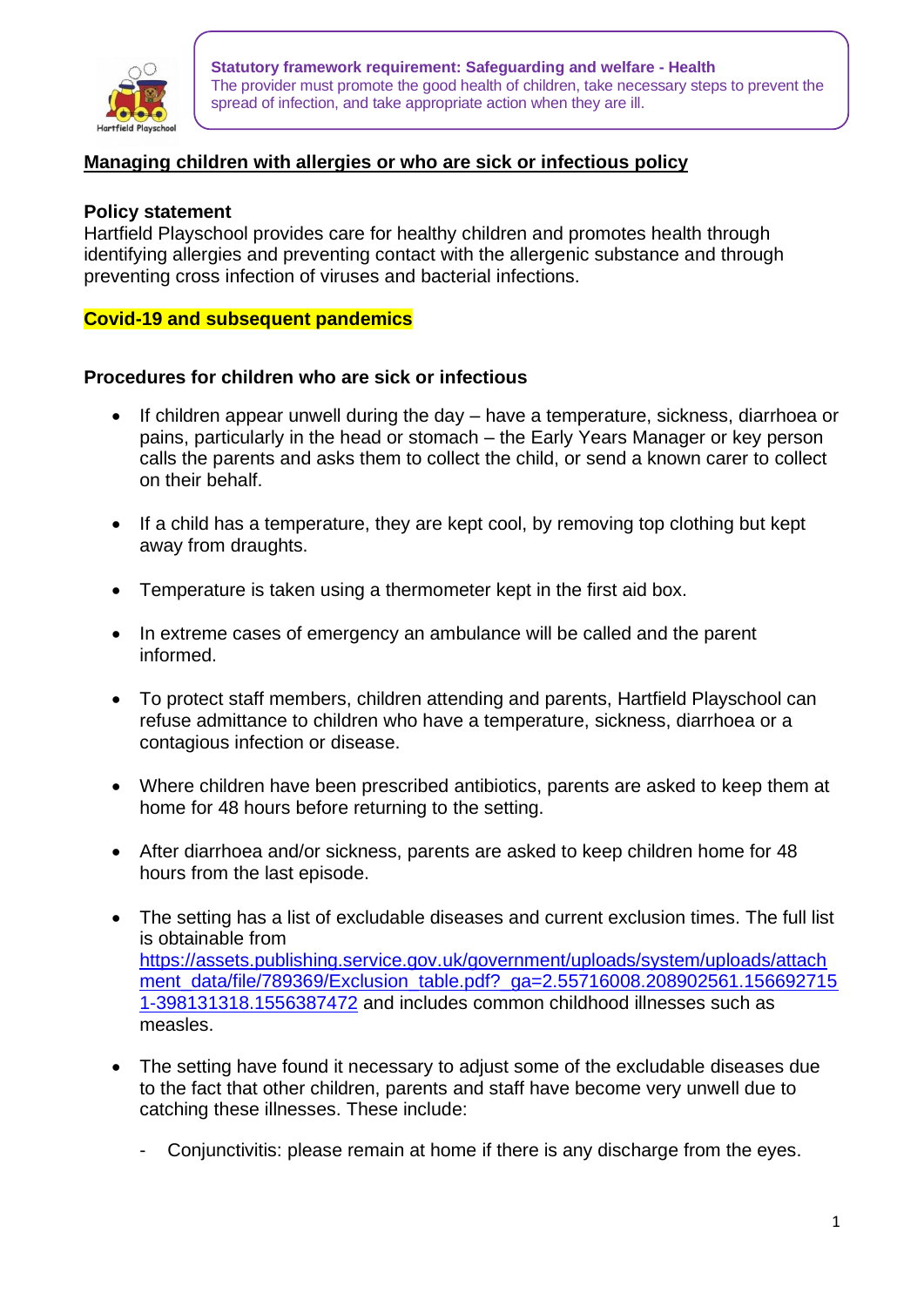

- Hand, foot and mouth: you are most likely to give it to others in the first 5 days after symptoms start. Please remain at home while the child is unwell.
- Slapped cheek: please remain at home if the child has a temperature or is unwell. Please notify us as soon you think your child has slapped cheek as it can be very serious for pregnant women, thank you.

## **Reporting of 'notifiable diseases'**

- If a child or adult is diagnosed to be suffering from a notifiable disease under the Public Health Protection (Notification) Regulations 2010, the GP will report this to the Health Protection Agency.
- When the setting becomes aware, or is formally informed of the notifiable disease, the Early Years Manager informs Ofsted and acts on any advice given by the Health Protection Agency.

## **HIV/AIDS/Hepatitis procedure**

- HIV virus, like other viruses such as Hepatitis, (A, B and C) are spread through bodily fluids. Hygiene precautions for dealing with bodily fluids are the same for all children and adults.
- Single-use vinyl gloves are worn when changing children's nappies, pants and clothing that are soiled with blood, urine, faeces or vomit.
- Single-use vinyl gloves are used for cleaning/sluicing clothing after changing.
- Soiled clothing is bagged for parents to collect.
- Spills of blood, urine, faeces and vomit are cleared using disinfectant solution. Any cloths used are disposed of in the outside green waste bin.
- Tables and other furniture, furnishings or toys affected by blood, urine, faeces or vomit are cleaned using a disinfectant.

### **Nits and head lice**

- Nits and head lice are not an excludable condition, although in exceptional cases a parent may be asked to keep the child away until the infestation has cleared.
- On identifying cases of head lice, all parents are informed and asked to treat their child and all the family if they are found to have head lice.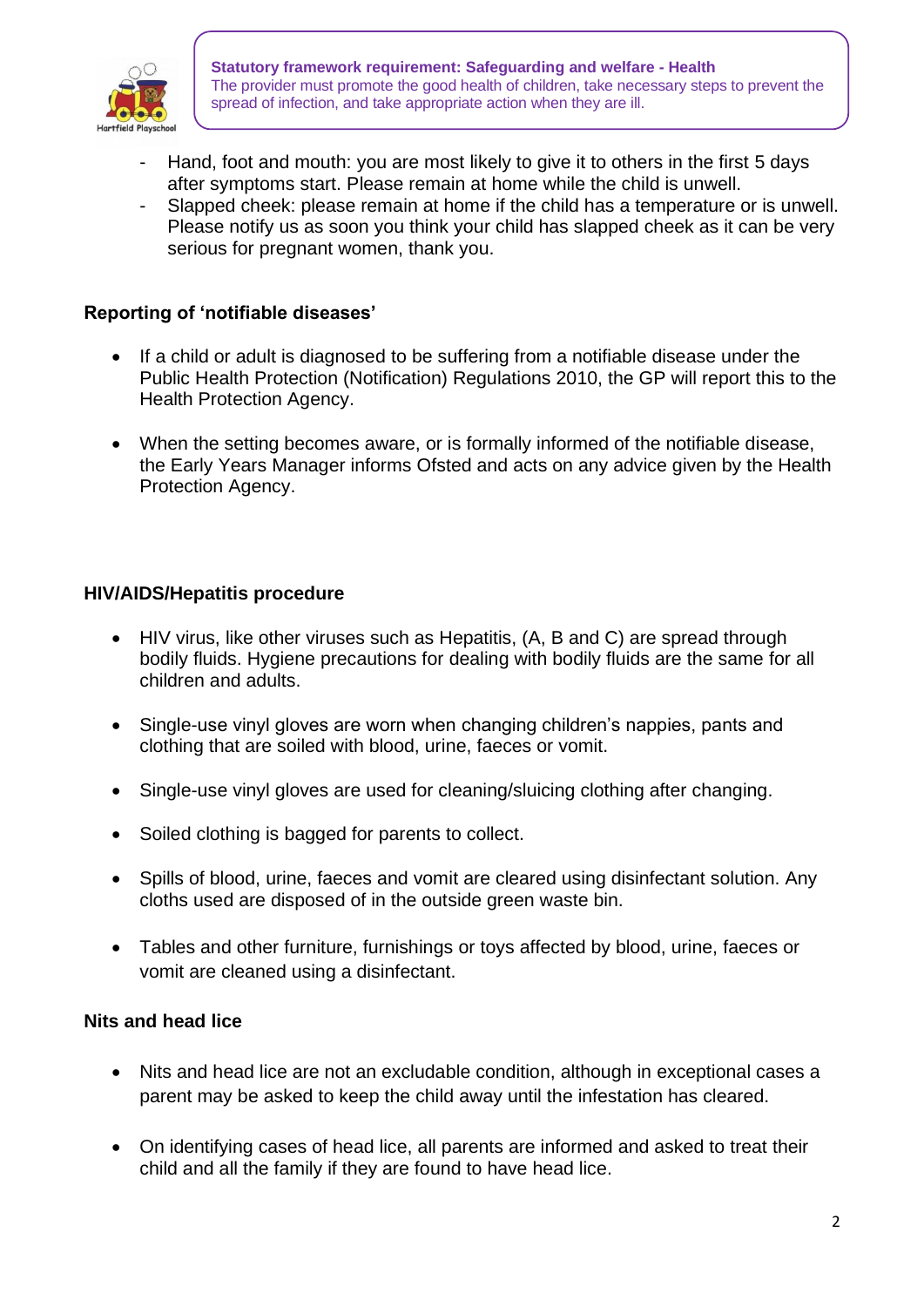

## **Procedures for children with allergies**

- When parents start their children at the Hartfield Playschool, they are asked if their child suffers from any known allergies. This is recorded on the registration form.
- If a child has an allergy, as part of the settling in process, the Key Person will ask the parents for more details, to include:
	- o The allergen (i.e. the substance, material or living creature the child is allergic to such as nuts, eggs, bee stings, cats etc).
	- o The nature of the allergic reactions e.g. anaphylactic shock reaction, including rash, reddening of skin, swelling, breathing problems etc.
	- $\circ$  What to do in case of allergic reactions, any medication used and how it is to be used (e.g. Epipen).
	- $\circ$  Control measures such as how the child can be prevented from contact with the allergen.
- This form is kept in the child's personal file in the Contact's Folder in the Office. A summary of all children with allergies including a photograph of the child is displayed where staff can see it, in the kitchen and also in the First Aid box in the Main Room.
- Parents train staff in how to administer special medication in the event of an allergic reaction.
- Other parents are made aware of the allergies that some children at Playschool have and discouraged from including this type of food in Snacks and Lunchboxes. A Reminder is also posted on the Lunchbox/Snack trolley.
- We are a no nut setting and endeavour to not allow any nuts or nut products within the setting.
- Staff sit with children at lunch time to ensure that they do not share their lunches with each other.

**At all times the administration of medication must be compliant with the Safeguarding and Welfare Requirements of the Early Years Foundation Stage (2012), our 'Administering Medicines' policy and follow procedures based on advice given in 'Managing Medicines in Schools and Early Years Settings' (DfES 2005)** 

## **Oral Medication**

Asthma inhalers are now regarded as "oral medication" by insurers.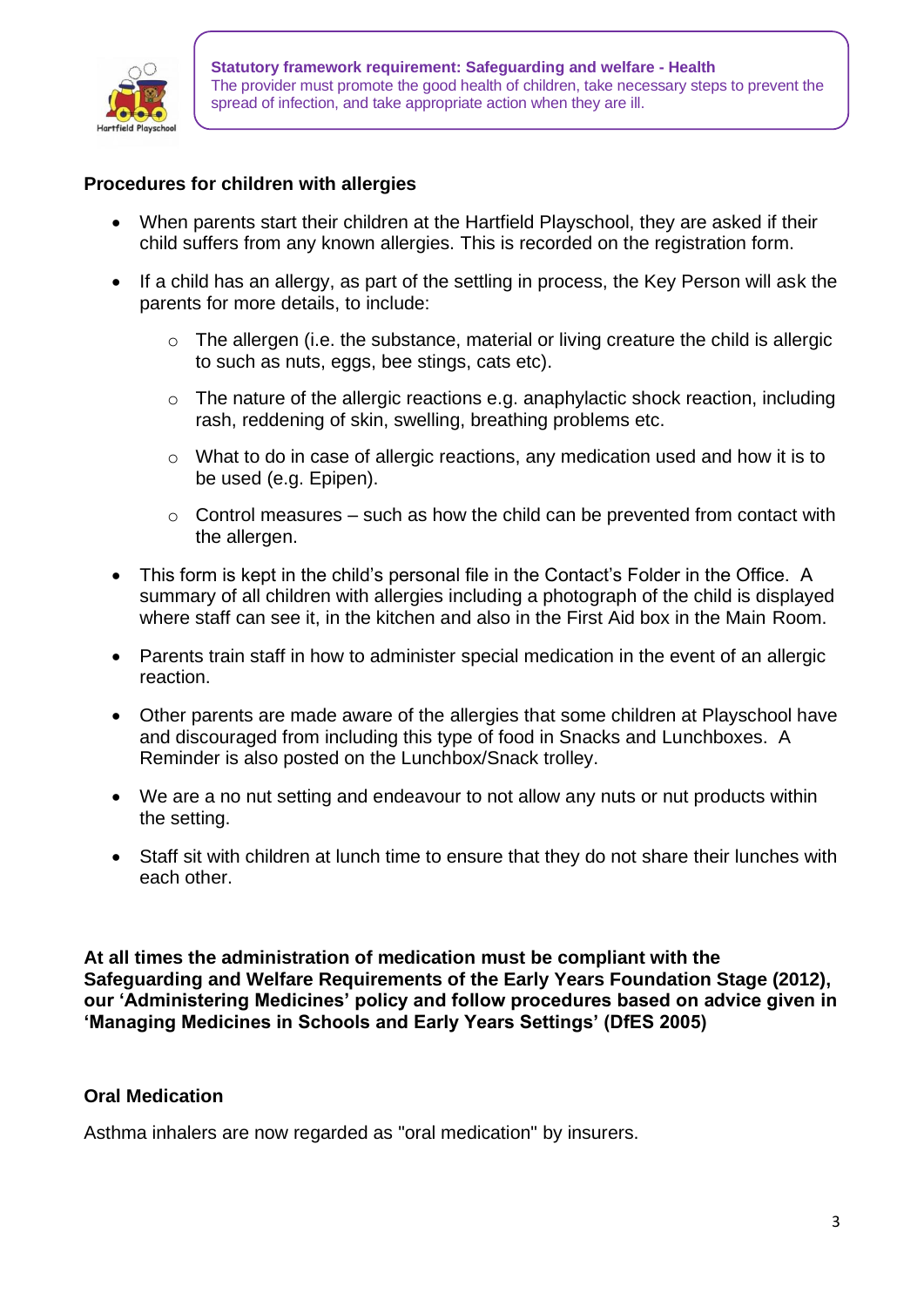

- Oral medications must be prescribed by a GP and have manufacturer's instructions clearly written on them.
- The parents must provide clear instructions (which are noted on the medical consent form) on how to administer such medication.
- The setting must have the parents or guardians prior written consent. This consent is kept in the child's file.

# **Life-saving medication & invasive treatments**

Adrenaline injections (Epipens) for anaphylactic shock reactions (caused by allergies to nuts, eggs etc.) or invasive treatments such as rectal administration of Diazepam (for epilepsy).

- We must have :
	- o A letter from the child's GP/consultant stating the child's condition and what medication if any is to be administered
	- $\circ$  Written consent from the parent or quardian allowing staff to administer medication

## **Key person for special needs children - children requiring help with tubes to help them with everyday living e.g. breathing apparatus, to take nourishment, colostomy bags etc.**

- Prior written consent from the child's parent or guardian to give treatment and/or medication prescribed by the child's GP.
- Key person to have the relevant medical training/experience, which may include those who have received appropriate instructions from parents or guardians, or who have qualifications.

This policy was reviewed by the Early Years Manager Debbie Arnett in line with the 'Essential policies and procedures for the EYFS' by Preschool Learning Alliance This policy was adopted by Hartfield Playschool staff and Committee in February 2013. Reviewed: January 2014

Reviewed: July 2015

Review Date: July 2016 Reviewed: March 2017